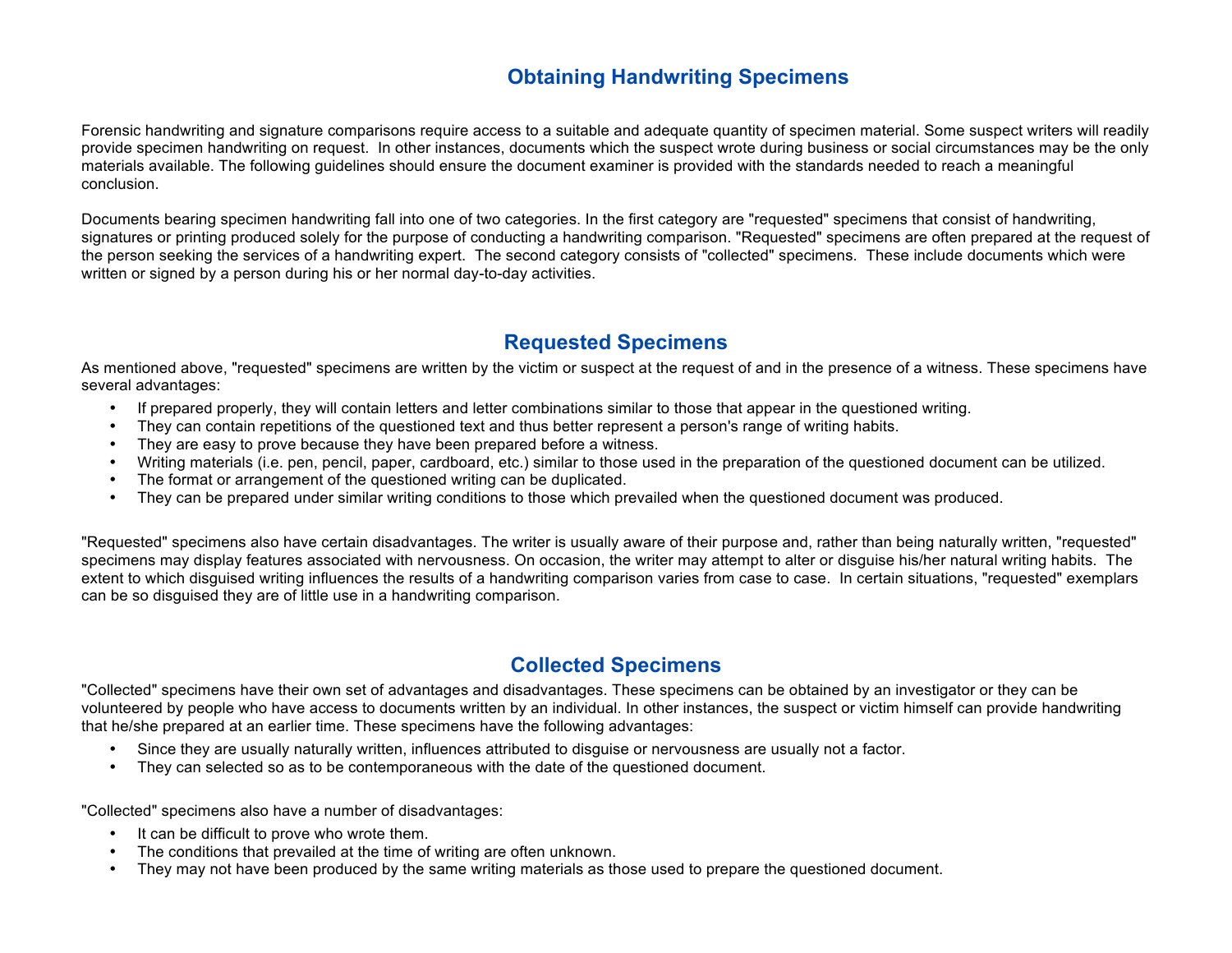• It is difficult to locate samples which contain repetitions of the questioned text.

#### **Sources of Collected Specimens**

We write or sign an astounding number of documents during the course of our lifetime. The following is a list of documents where specimen handwriting or signatures can often be found.

| Personal Library Books                      | <b>Public Library Records</b>             | <b>Drivers Licenses</b>          |
|---------------------------------------------|-------------------------------------------|----------------------------------|
| Bible, marginal notes, etc.                 | <b>Union Cards</b>                        | Hunting & Fishing Licenses       |
| <b>Hotel Registration Cards</b>             | <b>Credit Card Invoices</b>               | Receipts & Delivery Signatures   |
| <b>Greeting Card Notations</b>              | Marriage Certificate & License            | <b>Report Card Signatures</b>    |
| <b>School Records</b>                       | Inventories & Listings                    | <b>Identification Cards</b>      |
| <b>Membership Cards</b>                     | Recipes                                   | <b>Photograph Notations</b>      |
| Personal Correspondence                     | Address & Phone Books                     | Diaries & Journals               |
| Memoranda                                   | <b>Manuscripts</b>                        | <b>Registration Forms</b>        |
| Personal Attendance Records                 | Building Permits, Applications & Licenses | Passports                        |
| Domestic & Foreign Licenses                 | Sign-In Sheets                            | Return Addresses on Envelopes    |
| Social Insurance Card                       | <b>Hospital Records</b>                   | <b>Incorporation Documents</b>   |
| Mail Order Forms                            | Household & Personal Account Books        | <b>Cancelled Checks</b>          |
| <b>Federal &amp; Provincial Tax Returns</b> | <b>Business &amp; Employment Records</b>  | <b>Bookkeeping Records</b>       |
| Loan Application Forms                      | <b>Credit Application Forms</b>           | Mortgage Applications/Guarantees |
| Deposit & Withdrawal Slips                  | <b>Safety Deposit Access Records</b>      | <b>Promissory Notes</b>          |
| Rental & Lease Forms                        | Automobile & Boat Registrations           | <b>Insurance Forms</b>           |
| <b>Broker's Records</b>                     | Deeds & Land Titles                       | Powers of Attorney               |
| <b>Bond/Surety Applications</b>             | Divorce Papers                            | <b>Court Records</b>             |

#### **Submitting Exemplars**

No two naturally written words or signatures produced by the same person are identical in every detail. This is due to the body's inability to carryout actions with machine-like precision. No act of writing, when executed in a free and natural manner, is void of that element of writing known as variation. Largely a reflexive action, a person's handwriting is subject to changes which depend upon his/her mood, physical condition, muscular co-ordination and external influences such as writing conditions, drugs, alcohol, nervousness or the nature of the document bearing the writing.

In spite of natural variation, the developed handwriting of every person contains habitual features that are as peculiar as any of his/her habits or mannerisms. The quantity of specimens needed to represent a person's writing or signature habits depends on both the extent of the contested writing and the degree to which the handwriting varies. If the questioned writing consists of a single signature, then perhaps 10-15 specimen signatures are all that is needed. However, if the questioned material consists of several pages of handwriting, printing and signatures significantly more samples will be required to establish a suspect's writing habits.